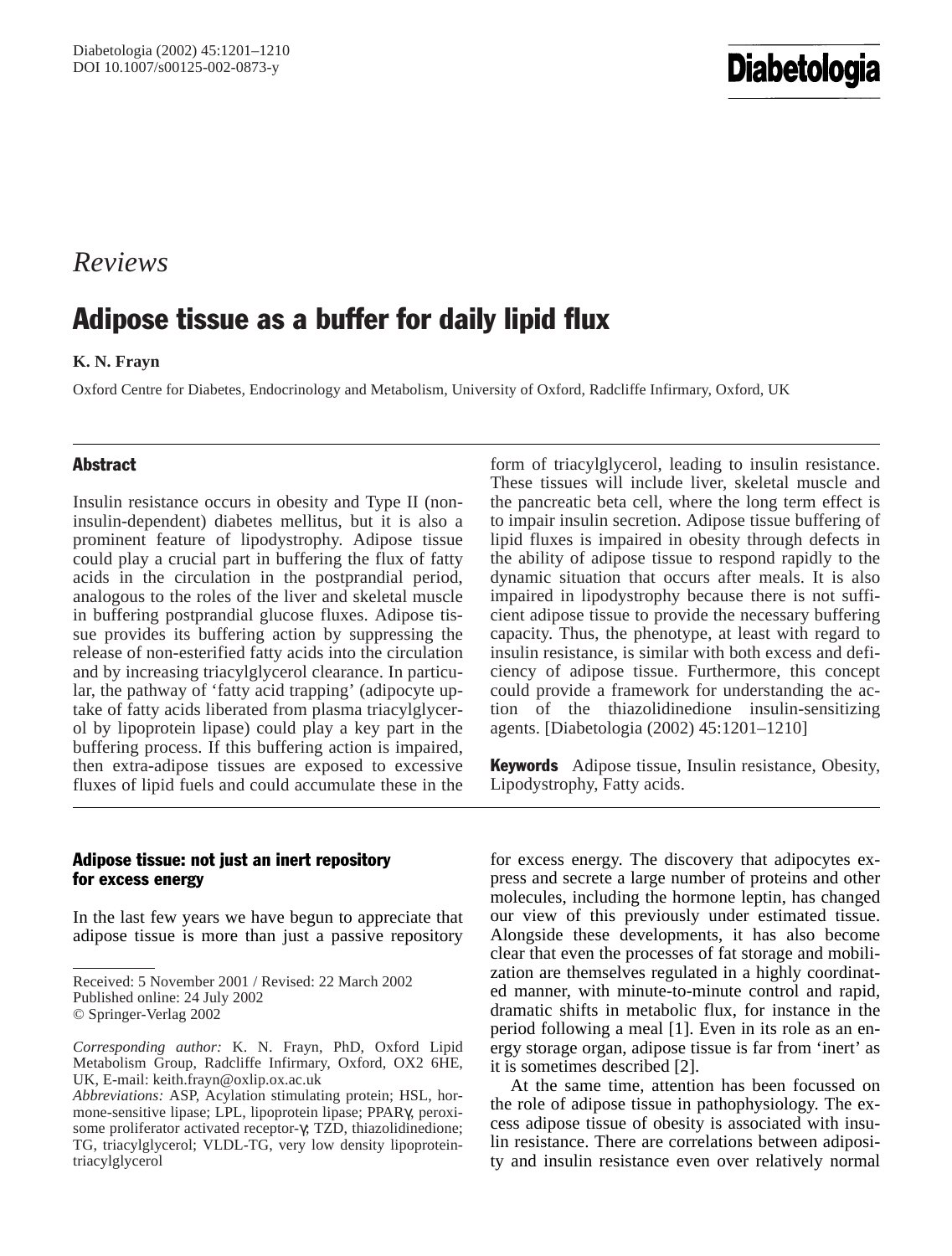ranges of fatness [3, 4, 5]. Paradoxically, a deficiency of adipose tissue, as in lipodystrophy or lipoatrophy in humans [6, 7] and rodents [8, 9, 10], is also associated with insulin resistance. These observations suggest that adipose tissue in health is carrying out some active function that maintains normal insulin sensitivity. The aim of this review is to propose a view of adipose tissue as a highly active, efficient buffer against the daily flux of fatty acids in the circulation, which will inevitably impinge upon other tissues with adverse consequences should the buffering action of adipose tissue fail.

## The concept of tissue buffering of substrate fluxes

A typical Western diet provides around 300 g per day of carbohydrate and 100 g per day of fat. A typical meal, then, might contain 100 g carbohydrate and 30–40 g fat.

The argument for buffering of glucose flux is well understood. The amount of free glucose in the body is small, typically around 12 g in the circulation and extravascular space. When a meal containing 100 g carbohydrate is ingested, the influx of glucose could potentially increase the plasma glucose concentration eightfold. This does not happen, because coordinated mechanisms come into play to increase the disposal of glucose from plasma and to suppress the entry into the circulation of endogenous glucose [11]. By these means, the excursion in plasma glucose concentration and the exposure of tissues to hyperglycaemia are minimized. The main tissue involved in 'buffering' the influx of glucose is the liver, absorbing the influx of glucose and switching off glucose production. Skeletal muscle plays a subsidiary role in taking up glucose under the influence of insulin.

Exactly the same arguments can be made for fat. The amount of triacylglycerol in the circulation is around 3 g (for a plasma triacylglycerol concentration of 1 mmol/l). Therefore absorption of a typical meal could in principle raise the plasma triacylglycerol concentration tenfold. Again, this does not happen. Typically, after a meal containing 33 g fat and 96 g carbohydrate, the plasma triacylglycerol concentration will rise somewhat less than 100% in healthy subjects [12]. This implies that, just as for carbohydrate metabolism, there must be mechanisms that 'buffer' the influx of triacylglycerol into the circulation and prevent the exposure of tissues to excessive triacylglycerol flux. Just what these mechanisms are will be discussed below.

The somewhat imprecise term 'fatty acid flux' has been used deliberately. The triacylglycerol concentration increases from for example, 1 mmol/l to somewhat less than 2 mmol/l after a meal. Most of this rise will be accounted for by chylomicron-triacylglycerol, although endogenous very low density lipoprotein-triacylglycerol (VLDL-TG) will also contribute [13]. But at the same time, the plasma NEFA concentration will be suppressed, typically from 600 µmol to less than 100 µmol/l. Therefore the increase in total fatty acid concentration in both NEFA and triacylglycerol is 'buffered' to a greater extent than might be expected initially. When we consider the more rapid turnover of NEFA compared with triacylglycerol-fatty acids (typical half-lives: NEFA, 3 min; chylomicron-triacylglycerol, 5 min [14]; non-chylomicron-triacylglycerol around 120 min), it is apparent how the potential exposure of tissues to fatty acid flux (in both NEFA and triacylglycerol) is minimized in the postprandial period.

In real daily life, one postprandial period merges into the next with successive meals. There is a regular circadian rhythm of plasma NEFA and triacylglycerol concentrations, NEFA concentrations in particular fluctuating with each meal [15, 16]. It seems likely that these variations reflect changes in the activity of adipose tissue hormone-sensitive lipase (HSL) and lipoprotein lipase (LPL), although these have not been assessed in humans.

## Adipose tissue and the buffering of lipid flux

The major mechanisms that contribute to the buffering of fatty acid flux in the postprandial period are probably threefold and not unrelated: (i) suppression of NEFA release, (ii) increased clearance of circulating triacylglycerol, and (iii) suppression of endogenous triacylglycerol secretion.

Suppression of NEFA release clearly lies within adipose tissue. The rapidity with which insulin suppresses fatty acid release from adipose tissue is illustrated in the period following a meal, when NEFA release from adipose tissue can go from its highest rate in the 24-h cycle, after overnight fast, to virtually zero within 90 min [1, 12].

Clearance of triacylglycerol in adipose tissue also increases in the postprandial period. Insulin up-regulates adipose tissue expression of LPL, through multiple mechanisms [17]. The time-course of this effect is quite different from that of suppression of NEFA release. Insulin-activation of adipose tissue LPL is a slow effect, seen during insulin infusions lasting several hours [18]. Peak triacylglycerol clearance in adipose tissue is seen around 3 to 5 h following a meal [12, 19], a time that coincides perfectly with the peak triacylglycerol concentrations in plasma. This increased clearance will reflect both activation of LPL, and the increased concentration of chylomicron-triacylglycerol in the circulation, since chylomicron-triacylglycerol is hydrolysed more avidly by LPL than is VLDL-TG [20, 21]. The latter mechanism is somewhat analogous to glucose uptake by the liver by the high-Km transporter GLUT-2 followed by the high-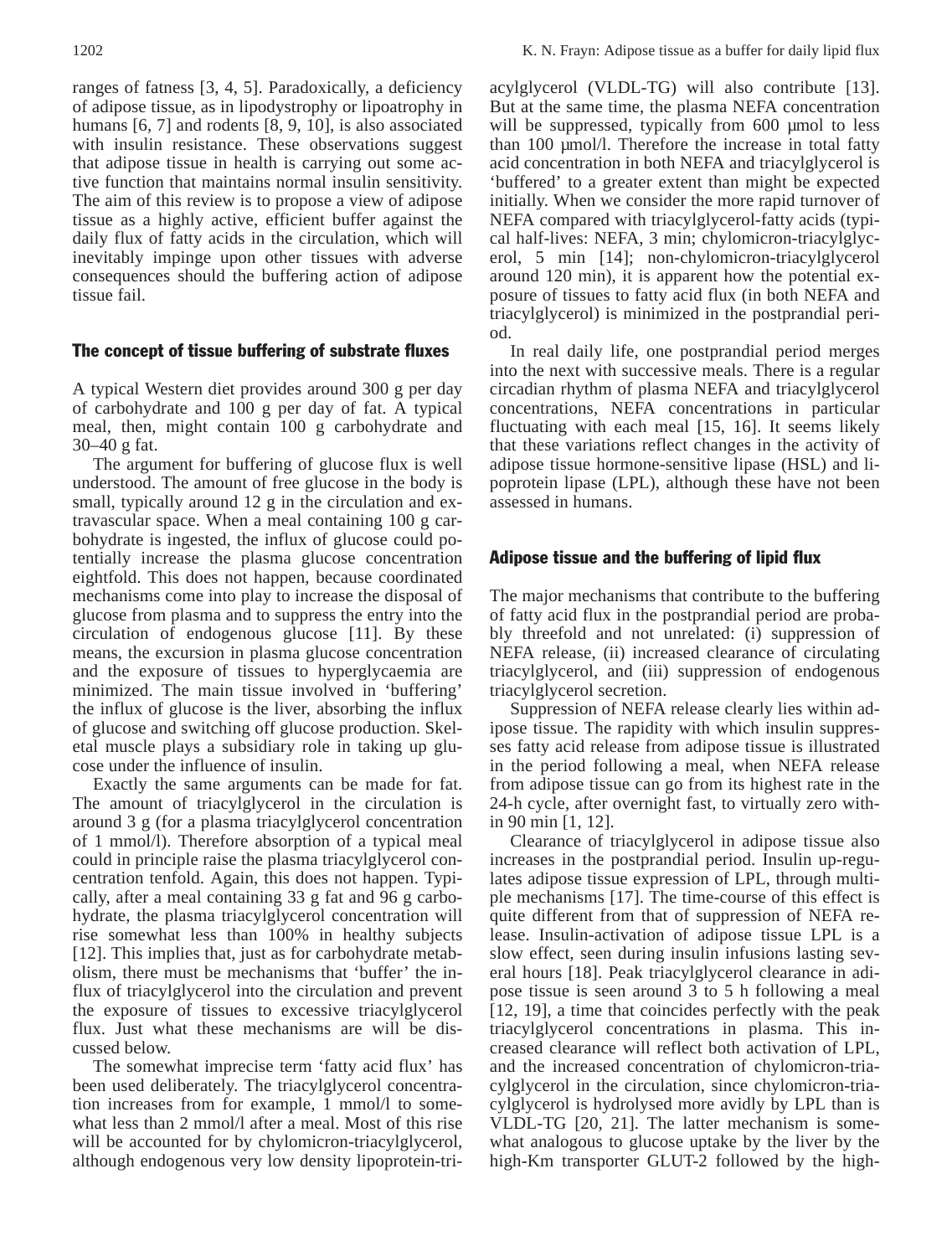

**Fig. 1** Net transcapillary flux of fatty acids in adipose tissue in the postabsorptive and postprandial states. A negative value indicates net efflux of fatty acids from the tissue (i.e. fat mobilization); positive values indicate net influx of fatty acids into the tissue (i.e. fat deposition). Calculated from arteriovenous difference measurements across human subcutaneous abdominal adipose tissue, together with measurement of blood flow, [23], using pooled data from 35 healthy subjects. Original data are in [19, 113, 114, 115]. The figure illustrates the rapid changes in direction of net flux of fatty acids in and out of adipose tissue in response to feeding and fasting

Km glucokinase: as glucose concentrations rise in the portal vein, so glucose moves 'passively' into the hepatocytes, independently of regulation of enzyme activity. The dynamic nature of fatty acid fluxes out of and into adipose tissue, reflecting the switch between fasting and fed states, is summarised in Figure 1.

NEFA release and triacylglycerol clearance in adipose tissue are closely related. Recently, it has been recognized that the uptake and release of fatty acids by adipocytes reflects a series of coordinated events [22]. LPL in adipose tissue capillaries generates a surplus of fatty acids, a proportion of which will be taken up by adipocytes for esterification with glycerol 3 phosphate and storage as triacylglycerol. A proportion of the LPL-generated fatty acids, however, always enters the plasma as NEFA [23], as indicated by the rapid entry of dietary fatty acids into the NEFA pool [24, 25, 26, 27]. The proportion of 'LPL-derived fatty acids' taken up by the adipocyte seems to be regulated by intracellular events. In the fasting state, when the intracellular enzyme HSL is active, there is a large net outward flow of fatty acids from adipocytes into the plasma, and the concentration gradient will not favour fatty acid uptake: LPL-derived fatty acids in that state are almost quantitatively released as NEFA [23, 28]. In the postprandial state, HSL is suppressed by insulin and the pathway of fatty acid esterification is stimulated, and LPL-derived fatty acids are 'drawn into' the adipocyte by the resultant concentration gradient [28] (Fig. 2). (Intracellular fatty acid binding proteins and



**Fig. 2** A model for the regulation of fatty acid fluxes in and out of adipocytes. During fasting, HSL (intracellular) is highly active and the net flow of fatty acids is 'outward' from adipocytes to capillaries. In the fed state, insulin activates LPL and stimulates the pathway of fatty acid esterification, reinforced by ASP. HSL is suppressed by insulin. The result is a net inward flow of fatty acids from capillaries to adipocytes, part of the 'buffering' action of adipose tissue against lipid fluxes in the circulation. Based on [116] with permission of Portland Press

acyl-CoA synthase are, of course, also involved in this process, as also are the putative fatty acid transporters [29]). Thus, the pathway of fatty acid uptake, or 'fatty acid trapping' [30], plays an important part in regulating NEFA delivery from adipose tissue in the postprandial state. It probably also regulates triacylglycerol-fatty acid flux. Local accumulation of fatty acids at the site of LPL action can lead to premature detachment of LPL together with the remnant particle [31, 32], which will then deliver an increased fatty acid load in the form of triacylglycerol-rich remnants to the liver and other tissues.

The pathway of fatty acid trapping is regulated by insulin, as noted above, and also by the acylationstimulating protein (ASP) derived from components of the alternative complement pathway produced by adipocytes [33]. The activity of fatty acid trapping (reflected in the proportion of LPL-derived fatty acids taken up by the tissue) varies with time in the postprandial period, going from close to zero after overnight fast to around 90% (the exact figure depending on meal carbohydrate and fat contents) within 1 to 2 h after a meal [23]. Again, the dynamic pattern of regulation of lipid metabolism in adipose tissue is apparent.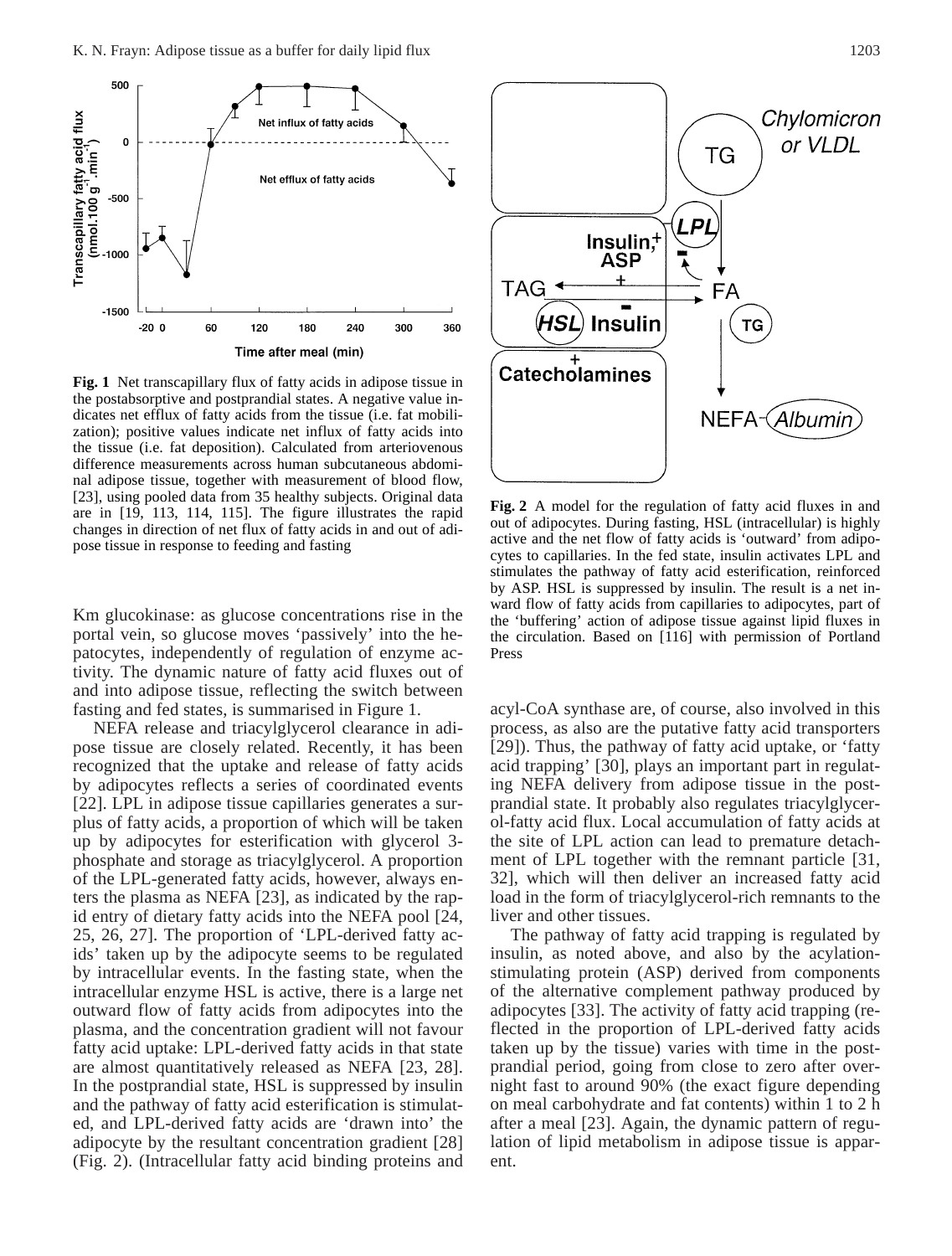It was suggested, by analogy with glucose metabolism, that endogenous triacylglycerol secretion might be suppressed in the postprandial period. Direct evidence for this in man is lacking, partly because of the difficulty of making isotopic tracer measurements in such a rapidly-changing non-steady state. However, the ability of insulin to acutely suppress VLDL-TG secretion both in rodent cellular systems [34, 35] and in humans in vivo [36, 37] is well established. Although this is a hepatic effect, the suppression of hepatic VLDL-TG secretion by insulin is likely to be reinforced by suppression of NEFA release from adipose tissue. There is a close relation between NEFA production rates and triacylglycerol secretion, measured isotopically, in a range of conditions [38], although the effects of acute reduction of NEFA concentrations are not as marked as are the effects of insulin per se on VLDL secretion [39]. Thus, adipose tissue again participates in the events that minimise excursions in plasma fatty acid flux in the postprandial period. It might be noted that NEFA delivery from adipose tissue is now seen also as a major determinant of hepatic glucose output [40], thus giving adipose tissue a role in signalling nutrient requirements to the liver [41, 42].

We do not claim that adipose tissue is the only tissue involved in 'buffering' of lipid fluxes. The liver is clearly involved as discussed above, and in addition the liver will receive and hence 'buffer' an influx of triacylglycerol in triacylglycerol-rich remnant particles in the postprandial period. Similarly, skeletal muscle will remove triacylglycerol from the circulation [12], which could be stored within the myocytes [43] in the postprandial period. However, adipose tissue is the only major tissue in which triacylglycerol clearance and fatty acid trapping is specifically upregulated in the postprandial period, and furthermore it is the only site of release of NEFA. Hence, we believe that it has a special place in 'buffering' of lipid fluxes.

#### Adipose tissue and insulin resistance

There is much evidence showing that the function of adipose tissue is disturbed in insulin-resistant states. The ability of insulin to suppress fatty acid release is impaired in obesity and other insulin-resistant states [19, 44, 45, 46, 47, 48]. This was shown clearly in a study of insulin dose-response curves, which showed an insulin concentration for half-maximal suppression of lipolysis of 101 pmol/l in lean, but 266 pmol/l in obese subjects [48]. Similarly, the ability of insulin to up-regulate LPL activity and hence triacylglycerol clearance in adipose tissue is impaired in obesity [19, 49, 50, 51]. For instance, LPL activity, measured in adipose tissue biopsies, increased following a meal by 124% in lean, but only by 27% (NS) in obese subjects (data estimated from figure) [50]. The pathway of fatty acid trapping in adipose tissue could also be defective in insulin resistance, thus adding to impaired buffering of fatty acid flux [52]. These and similar studies involving meal feeding [19] show that the hyperinsulinaemia associated with obesity is not sufficient to produce normal adipose tissue metabolism in the postprandial period. These impairments in adipose tissue function will lead to less effective buffering of fatty acid fluxes in the circulation, manifest as increased postprandial NEFA and triacylglycerol concentrations.

It is increasingly recognized that insulin resistance is associated with increased triacylglycerol concentrations in insulin-responsive tissues including skeletal muscle (in humans and rodents) [53, 54, 55] and the liver [56, 57, 58, 59]. In addition, prolonged exposure of pancreatic islets to fatty acids results in impairment of insulin secretion [60, 61], and (in rodents) lipid accumulation in pancreatic islets is characteristic of states associated with insulin resistance and Type II diabetes [62, 63].

Interestingly, the same pattern of insulin resistance and tissue triacylglycerol accumulation is seen in lipodystrophy. Human lipodystrophy, whether total or partial, is an insulin-resistant state, often severely so, and is usually associated with Type II diabetes [7]. In rodent models, adipose tissue deficiency is also associated with insulin resistance and diabetes [8, 58, 64] and again with accumulation of triacylglycerol in skeletal muscle, liver and pancreas [58, 65]. These and other observations have led to the concept of 'lipotoxicity' in the pathogenesis of Type II diabetes [66].

The key point of our hypothesis is that this lipotoxicity reflects impairment of the normal ability of adipose tissue to buffer excessive fatty acid flux, especially in the period following meals. Since we, as humans eating Western diets, spend most of our days in a postprandial state, loss of adipose tissue's ability to buffer the incoming flux of fatty acids will inevitably lead to increased exposure of other tissues to this increased flux. This can then lead to triacylglycerol deposition in tissues, which is associated with, and could well be a causal factor of insulin resistance and, in the case of the beta cell, eventual failure of insulin secretion. This hypothesis provides a unifying concept for obesity-associated insulin resistance and the insulin resistance associated with deficiency of adipose tissue (lipodystrophy or lipoatrophy). In obesity, adipose tissue function is altered so that buffering is less effective: effectively, it could be argued that the adipocytes are full and are resisting further fat storage. Indeed, the argument has been made that 'insulin resistance' in obesity is an adaptation tending to prevent further fat storage [67, 68]. Of course, most excess dietary fatty acids will ultimately be deposited in adipose tissue, but they could go through several metabolic cycles (e.g. via hepatic VLDL-TG) before they reach their destination. During that time, other tissues are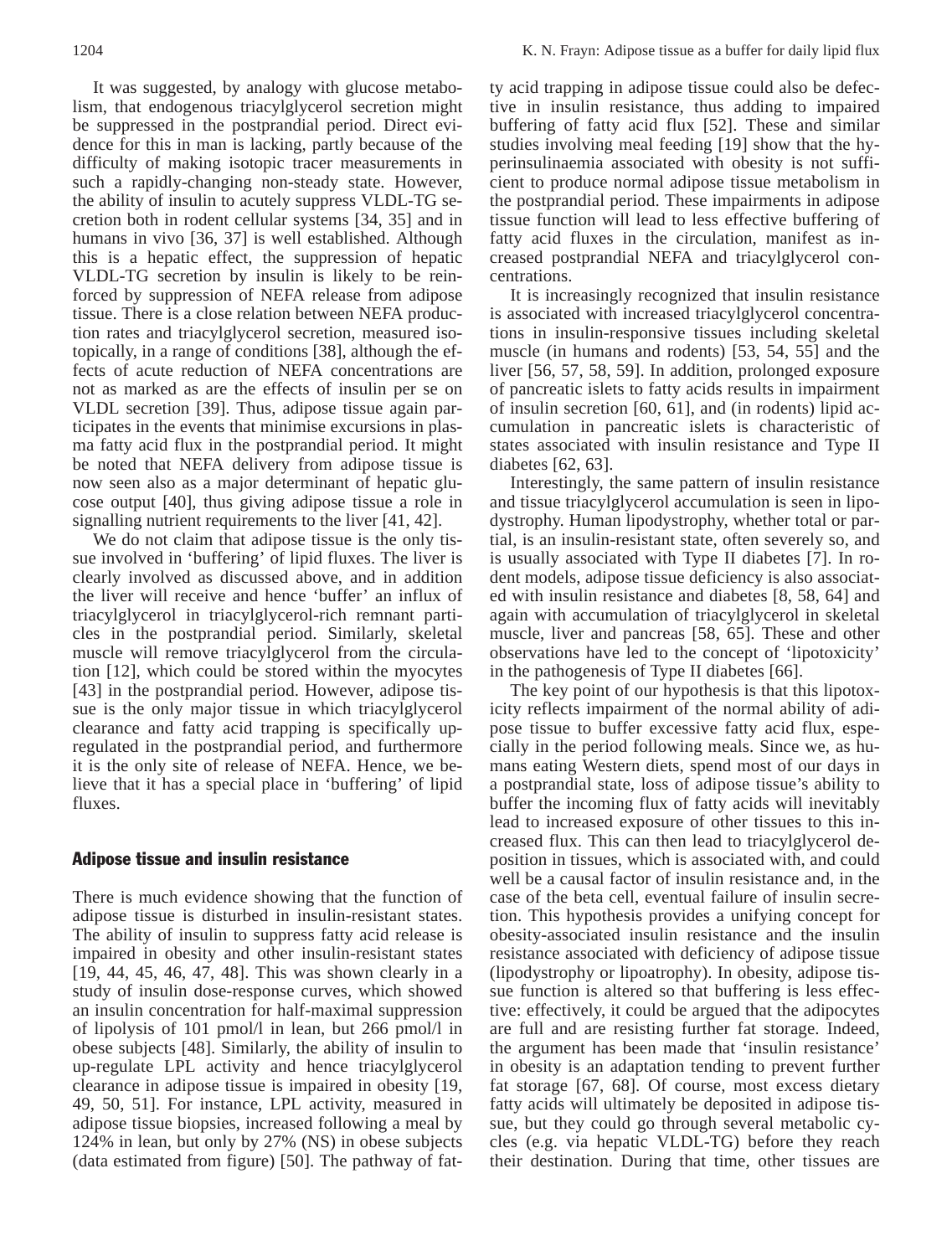exposed and will take up a proportion of the fatty acid flux. In lipodystrophy, there could simply be insufficient adipose tissue to carry out the normal buffering function.

#### Importance of adipocyte size and adipocyte differentiation

Larger adipocytes are generally found to be less sensitive to insulin in vitro, at least in rodents [69, 70, 71] and in some human studies [72]. Furthermore, the occurrence of larger adipocytes in the subcutaneous abdominal depot is a marker of risk of developing Type II diabetes [73, 74]. Much of our thesis would fit with the idea that, as adipocytes enlarge with fat storage, their efficiency as 'metabolic buffers' decreases. In this context, it is interesting that the thiazolodinedione insulin sensitizers act, via the nuclear receptor PPARγ, to stimulate adipocyte differentiation and to increase the number of small adipocytes (at least in rats) [75, 76]. It could well be that the new, smaller adipocytes thus formed act as powerful 'buffers', avidly absorbing fatty acids in the postprandial period. Indeed, it has been proposed that an inability to differentiate new adipocytes as required for storage of excess energy underlies the development of Type II diabetes [77].

#### Site-specific properties of adipose tissue

It is well recognized that the different adipose depots show individual metabolic characteristics. It is possible that the intra-abdominal fat depots, although relatively small in comparison with subcutaneous depots, play an important role in normal buffering. Rates of lipolysis from intra-abdominal adipocytes, when measured in vitro, tend to be high [78, 79, 80], and these high rates of lipolysis must be matched in the postprandial period by high rates of fat deposition [81]. There is some direct evidence for the latter in vivo [82]. However, an enlarged intra-abdominal store is associated in many studies with features of insulin resistance [83, 84], suggesting that large intra-abdominal adipocytes could be less efficient at buffering. It is difficult to reach firm conclusions because most of the evidence about the metabolic behaviour of intra-abdominal adipocytes has, of necessity, been obtained in vitro, under which conditions the many regulatory influences that operate to maintain fatty acid homeostasis in vivo are absent. It is interesting that estimates of the delivery of fatty acids either to the liver or to the systemic circulation suggest that the intra-abdominal depots do not explain excessive fatty acid flux in upper-body obesity [85]. The special role of the intra-abdominal depots in insulin resistance could therefore relate more to liberation of non-lipid factors such as cytokines.

#### Other aspects of this hypothesis

The hypothesis that impaired buffering of lipid fluxes in adipose tissue in obesity can lead to insulin resistance in insulin-responsive tissues could in principle be tested in various ways. One corollary of this hypothesis is that patients lacking adipose tissue should also develop insulin resistance. As discussed above, this is indeed so, and the phenotype in lipodystrophy also includes triacylglycerol deposition in other tissues just as expected.

Another test would be to show that an agent that improved the buffering capacity of adipose tissue (perhaps its capacity to take up fatty acids) would improve insulin sensitivity. This could be exactly what the thiazolidinedione (TZD) insulin-sensitizers do. It has been unclear how drugs that are thought to act mainly in adipose tissue, by binding to the nuclear receptor PPARγ, could enhance insulin sensitivity in glucose-metabolizing tissues. Common features of TZD action are that they rapidly reduce plasma NEFA concentrations (in rodents and humans) [86, 87] and that they require a longer period (days to weeks) to improve insulin sensitivity. These would fit exactly with the expected effects if indeed TZDs increase the effectiveness of fatty acid trapping in adipocytes, perhaps by stimulating adipocyte differentiation and hence creating new, smaller adipocytes with a high avidity for fatty acid uptake as described above. The TZDs also lead to weight gain whilst improving sensitivity to insulin, apparently a paradox but clearly explained under this hypothesis. Presumably TZD-induced improvement in fatty acid trapping in adipose tissue would lead gradually to a reduction in acylglycerol content in other tissues. This has been shown in rats [88, 89], although not yet tested in humans.

The present hypothesis also provides a way of unifying a number of apparently diverse observations about adipose tissue function in obesity. A key feature of this hypothesis is that effective buffering requires rapid alterations in adipose tissue metabolism to meet the changing flux of fatty acids, especially in the postprandial period. This emphasises the dynamic aspects of adipose tissue metabolism rather than the steadystate. Thus, a number of studies have shown that in obesity, adipose tissue LPL is not up-regulated normally in the postprandial period [19, 49, 50] It can always be argued that up-regulation is not necessary because the total amount of adipose tissue is such that even a relatively low activity of LPL is sufficient for normal triacylglycerol clearance. However, we suggest that the emphasis should be shifted to the dynamic adjustment of metabolism. Accordingly, a study [90] showed some years ago that, in obese subjects, adipose tissue LPL will, indeed, respond to a 'normal' extent to insulin stimulation, but that this process is considerably delayed compared with lean subjects. That delay could well result in sufficient impairment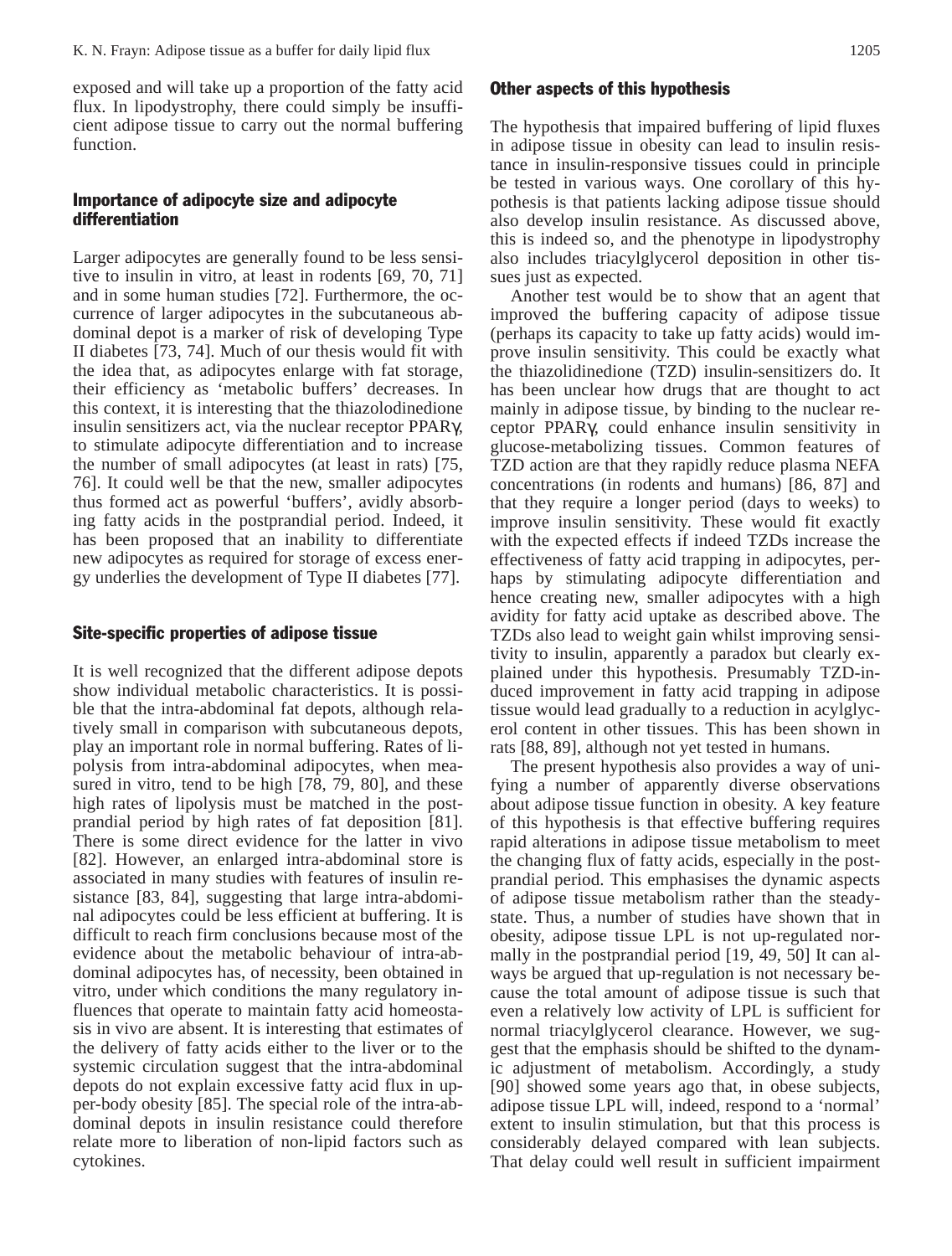of postprandial buffering that other tissues are exposed for some hours to excess lipid flux.

Another observation whose physiological relevance is not immediately clear, but that could fit this hypothesis, is that the normal postprandial increase in adipose tissue blood flow is blunted in obesity [19, 91]. As discussed elsewhere, the physiological relevance of the marked increased in adipose tissue blood flow seen after meals is not clear [92] but it could be a mechanism to increase triacylglycerol delivery to the tissue, and hence triacylglycerol clearance [93]. As in the case of LPL, it can be argued that whole body adipose tissue blood flow is probably greater in obese than in lean subjects because of their increased total adipose tissue. But again, the dynamic adjustment in the postprandial state is lost in obesity.

#### Other potential links between adipose tissue and insulin resistance

We are aware, of course, of many authors who have described links between obesity and insulin resistance, diabetes or cardiovascular disease in terms of increased NEFA flux and impaired fatty uptake by adipocytes [2, 94, 95, 96]. The novel aspect of our hypothesis is, we believe, the attention it draws to the highly active pattern of fatty acid metabolism in adipose tissue, and the widespread effects of this on other tissues. We do not wish to ignore other potential links between adipose tissue and insulin resistance, but these have been reviewed thoroughly by other authors [97, 98, 99].

In some models of lipoatrophy in rodents, replacement of leptin has dramatic effects in reducing skeletal muscle, liver and beta-cell triacylglycerol concentrations and reversing insulin resistance [100, 101]. Treatment of lipodystrophic patients with recombinant leptin also produced marked metabolic improvements [102], although probably mediated at least in part by reduction in food intake. It has been suggested, therefore, that an important causal role for leptin is the maintenance of fatty acid homeostasis in non-adipose tissues [63]. However, as summarised in reference [2], leptin replacement does not ameliorate metabolic abnormalities in all fat-deficient animal models. Furthermore, whilst lack of leptin could explain the link between adipose tissue deficiency and insulin resistance, it is not so easy to explain the link between obesity, usually with increased leptin concentrations, and insulin resistance.

The recent discovery of resistin [103], an additional protein hormone secreted by adipocytes, provides yet a further potential link, although as with all such molecules released from adipose tissue, it is less easy to see how deficiency of adipose tissue could lead to insulin resistance. Furthermore, the initial findings on resistin have been challenged [104, 105].

Among all the bioactive peptides secreted from the adipose tissue, adiponectin has recently attracted attention as a putative signal modulating insulin sensitivity. Adiponectin, also called Arcp30 and AdipoQ, was detected by subtractive cloning of transcripts exclusively expressed in adipose tissue [106, 107, 108]. Despite the tissue origin, obesity is associated with lower plasma concentrations of adiponectin and high concentrations are seen in lean, insulin-sensitive subjects [109]. Very low concentrations are seen in lipodystrophy. Accordingly, if adiponectin were to be a major determinant of insulin sensitivity it would also resolve the paradox of both lipodystrophy and obesity being insulin-resistant states. The mechanism of action of adiponectin is not entirely clear but recent animal studies suggest that adiponectin stimulates fatty acid oxidation in muscle [110]. Increased fatty acid oxidation is seen together with increased body temperature, which could suggest an uncoupling mechanism. The triacylglycerol engorgement of muscle and liver seen in insulin resistance is alleviated by adiponectin, with restoration of hepatic insulin sensitivity, which in turn leads to a normalisation of the insulin modulation of hepatic glucose production [111].

#### **Conclusions**

We have reviewed the evidence that adipose tissue, even in its 'classical' energy storage capacity, is a dynamic tissue with a very active pattern of metabolism. We propose that adipose tissue plays a crucial role in buffering the flux of fatty acids in the circulation in the postprandial period, just as the liver and, to a lesser extent, skeletal muscle buffer postprandial glucose fluxes. By buffering we mean that the postprandial excursion in circulating substrate flux is minimised. In the case of lipids, we have to consider both NEFA and triacylglycerol-fatty acids. Adipose tissue provides its buffering action by suppressing the release of NEFA into the circulation and by increasing triacylglycerol clearance. In particular, the pathway of 'fatty acid trapping' (adipocyte uptake of fatty acids liberated from plasma triacylglycerol by LPL) could be important in the buffering process. When this buffering action is impaired, then extra-adipose tissues are exposed to excessive fluxes of lipid fuels and could accumulate these in the form of triacylglycerol, which leads to insulin resistance. These tissues will include the liver, skeletal muscle and the pancreatic beta cell, where the long term effect is to impair insulin secretion. Adipose tissue buffering of lipid fluxes is impaired in obesity through defects in the ability of adipose tissue to respond rapidly to the dynamic situation that occurs after meals. It is also impaired in lipodystrophy because there is simply not sufficient adipose tissue to provide the necessary buffering capacity. Thus, the hypothesis explains why the phenotype, at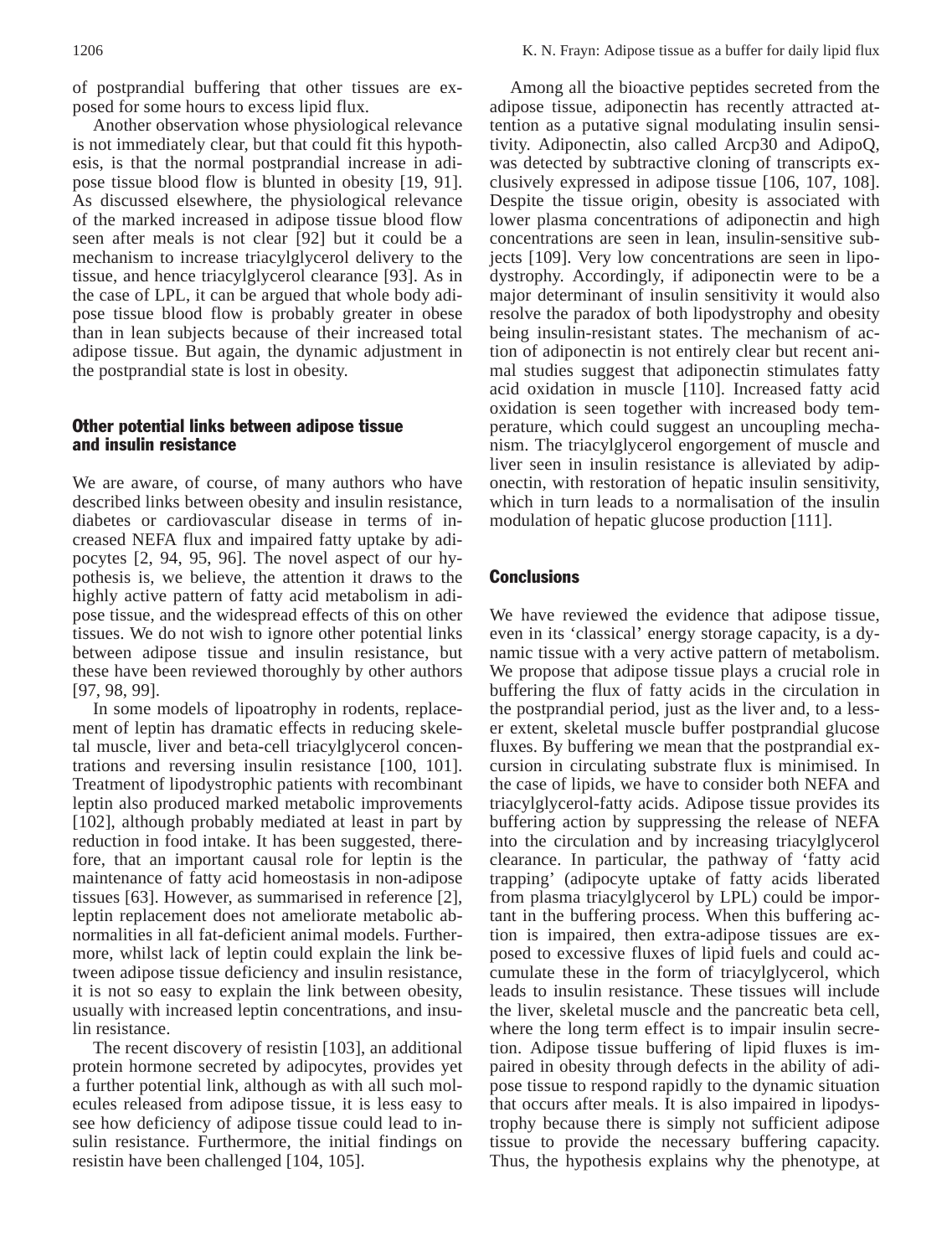least as regards insulin resistance, is similar with both excess and deficiency of adipose tissue. Furthermore, this hypothesis can provide a framework for understanding the action of the TZD insulin-sensitising agents.

*Acknowledgements.* I wish to thank my colleagues, past and present, in the Oxford Lipid Metabolism Group, who have helped to generate the data on which these thoughts are based, but especially B. Fielding and F. Karpe who contributed enormously to the writing of this review. I also thank Novo Nordisk A/S for their educational grant to fund the first Oxford Centre for Diabetes, Endocrinology and Metabolism Discussion Symposium on 'Role of fatty acids in insulin resistance: The Glucose Fatty Acid Cycle revisited' in December 1999, and all the participants at that symposium, the discussions at which sparked some of these ideas. The ideas shown here were delivered in early form at the European Congress of Obesity, Antwerp, May 2000 and have been published in an abbreviated form [112].

#### **References**

- 1. Frayn KN (1997) Integration of substrate flow in vivo: some insights into metabolic control. Clin Nutr 16:277– 282
- 2. Kahn BB, Flier JS (2000) Obesity and insulin resistance. J Clin Invest 106:473–481
- 3. Insel PA, Liljenquist JE, Tobin JD et al. (1975) Insulin control of glucose metabolism in man. A new kinetic analysis. J Clin Invest 55:1057–1066
- 4. Bogardus C, Lillioja S, Mott DM, Hollenbeck C, Reaven G (1985) Relationship between degree of obesity and in vivo insulin action in man. Am J Physiol 248:E286–E291
- 5. Clausen JO, Borch-Johnsen K, Ibsen H et al. (1996) Insulin sensitivity index, acute insulin response, and glucose effectiveness in a population-based sample of 380 young healthy Caucasians. Analysis of the impact of gender, body fat, physical fitness, and life-style factors. J Clin Invest 98: 1195–1209
- 6. Ganda OP (2000) Lipoatrophy, lipodystrophy, and insulin resistance. Ann Intern Med 133:304–306
- 7. Garg A (2000) Lipodystrophies. Am J Med 108:143–152
- 8. Shimomura I, Hammer RE, Richardson JA et al. (1998) Insulin resistance and diabetes mellitus in transgenic mice expressing nuclear SREBP-1c in adipose tissue: model for congenital generalized lipodystrophy. Genes Dev 12: 3182–3194
- 9. Kim JK, Michael MD, Previs SF et al. (2000) Redistribution of substrates to adipose tissue promotes obesity in mice with selective insulin resistance in muscle. J Clin Invest 105:1791–1797
- 10. Gavrilova O, Marcus Samuels B, Graham D et al. (2000) Surgical implantation of adipose tissue reverses diabetes in lipoatrophic mice. J Clin Invest 105:271–278
- 11. Fery FD, Attellis NP, Balasse EO (1990) Mechanisms of starvation diabetes: study with double tracer and indirect calorimetry. Am J Physiol 259:E770–E777
- 12. Coppack SW, Fisher RM, Gibbons GF et al. (1990) Postprandial substrate deposition in human forearm and adipose tissues *in vivo*. Clin Sci (Colch) 79:339–348
- 13. Cohn JS, Johnson EJ, Millar JS et al. (1993) Contribution of apoB-48 and apoB-100 triglyceride-rich lipoproteins (TRL) to postprandial increases in the plasma concentra-

tion of TRL triglycerides and retinyl esters. J Lipid Res 34:2033–2040

- 14. Grundy SM, Mok HYI (1976) Chylomicron clearance in normal and hyperlipidemic man. Metabolism 25:1225– 1239
- 15. Reaven GM, Hollenbeck C, Jeng CY, Wu MS, Chen YDI (1988) Measurement of plasma glucose, free fatty acid, lactate, and insulin for 24 h in patients with NIDDM. Diabetes 37:1020–1024
- 16. Singer P, Gödicke W, Voigt S, Hajdu I, Weiss M (1985) Postprandial hyperinsulinemia in patients with mild essential hypertension. Hypertension 7:182–186
- 17. Eckel RH (1989) Lipoprotein lipase. A multifunctional enzyme relevant to common metabolic diseases. New Engl J Med 320:1060–1068
- 18. Sadur CN, Eckel RH (1982) Insulin stimulation of adipose tissue lipoprotein lipase. Use of the euglycemic clamp technique. J Clin Invest 69:1119–1125
- 19. Coppack SW, Evans RD, Fisher RM et al. (1992) Adipose tissue metabolism in obesity: lipase action in vivo before and after a mixed meal. Metabolism 41:264–272
- 20. Potts JL, Fisher RM, Humphreys SM, Coppack SW, Gibbons GF, Frayn KN (1991) Peripheral triacylglycerol extraction in the fasting and post-prandial states. Clin Sci (Colch) 81:621–626
- 21. Karpe F, Hultin M (1995) Endogenous triglyceride-rich lipoproteins accumulate in rat plasma when competing with a chylomicron-like triglyceride emulsion for a common lipolytic pathway. J Lipid Res 36:1557–1566
- 22. Sniderman AD (2000) Postprandial hypertriglyceridemia(s): time to enlarge our pathophysiologic perspective. Eur J Clin Invest 30:935–937
- 23. Frayn KN, Coppack SW, Fielding BA, Humphreys SM (1995) Coordinated regulation of hormone-sensitive lipase and lipoprotein lipase in human adipose tissue *in vivo*: implications for the control of fat storage and fat mobilization. Adv Enzyme Regul 35:163–178
- 24. Heimberg M, Dunn GD, Wilcox HG (1974) The derivation of plasma-free fatty acids from dietary neutral fat in man. J Lab Clin Med 83:393–402
- 25. Roust LR, Jensen MD (1993) Postprandial free fatty acid kinetics are abnormal in upper body obesity. Diabetes 42:1567–1573
- 26. Fielding BA, Callow J, Owen RM, Samra JS, Matthews DR, Frayn KN (1996) Postprandial lipemia: the origin of an early peak studied by specific dietary fatty acid intake during sequential meals. Am J Clin Nutr 63:36– 41
- 27. Binnert C, Pachiaudi C, Beylot M et al. (1998) Influence of human obesity on the metabolic fate of dietary long- and medium-chain triacylglycerols. Am J Clin Nutr 67:595– 601
- 28. Frayn KN, Shadid S, Hamlani R et al. (1994) Regulation of fatty acid movement in human adipose tissue in the postabsorptive-to-postprandial transition. Am J Physiol 266: E308–E317
- 29. Schaffer JE (2002) Fatty acid transport: the roads taken. Am J Physiol Endocrinol Metab 282:E239–E246
- 30. Sniderman AD, Cianflone K, Arner P, Summers LKM, Frayn KN (1998) The adipocyte, fatty acid trapping and atherogenesis. Arterioscler Thromb Vasc Biol 18:147–151
- 31. Saxena U, Witte LD, Goldberg IJ (1989) Release of endothelial cell lipoprotein lipase by plasma lipoproteins and free fatty acids. J Biol Chem 264:4349–4355
- 32. Peterson J, Bihain BE, Bengtsson-Olivecrona G, Deckelbaum RJ, Carpentier Y, Olivecrona T (1990) Fatty acid control of lipoprotein lipase: a link between energy metab-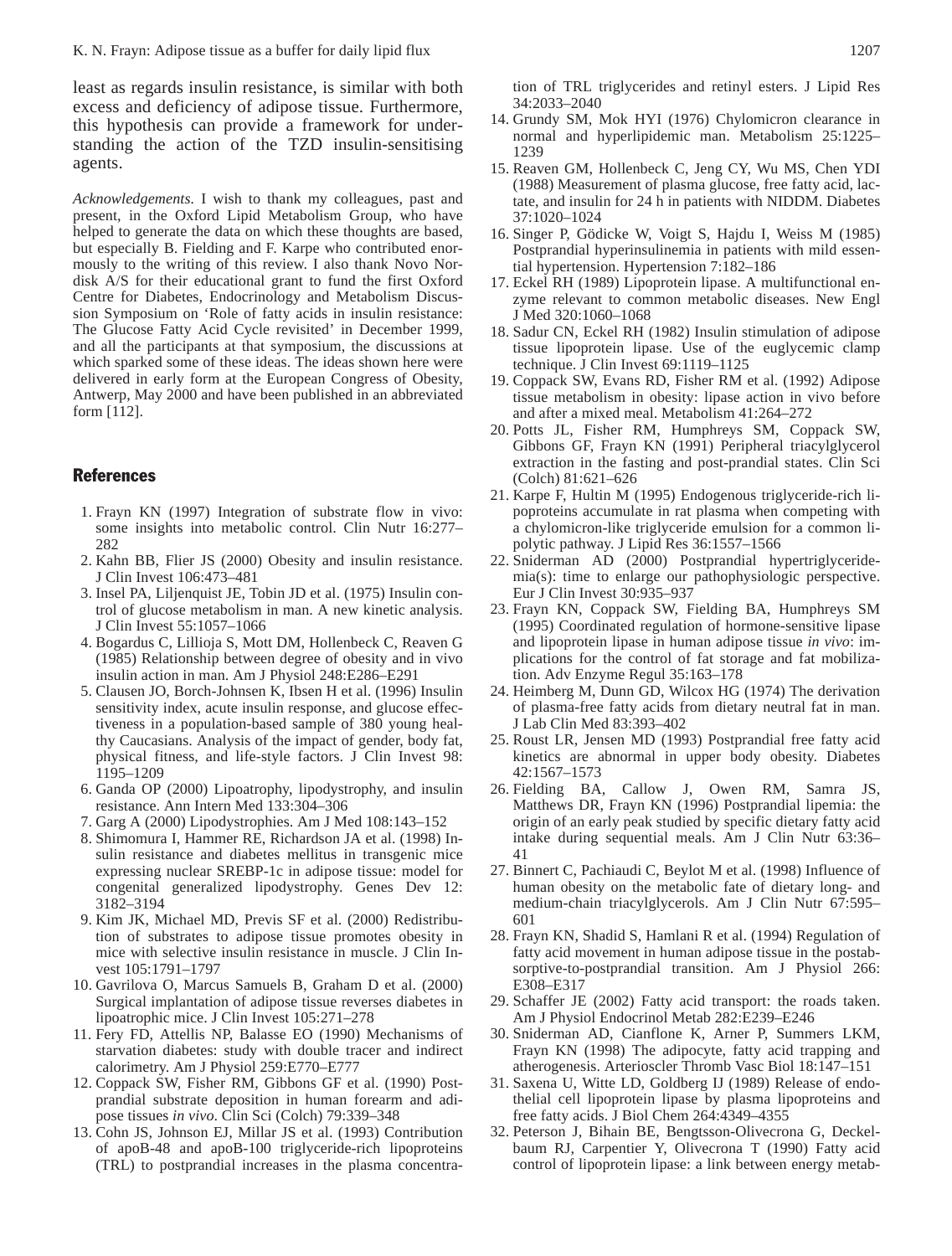olism and lipid transport. Proc Nat Acad Sci USA 87: 909–913

- 33. Sniderman AD, Cianflone K (1997) The adipsin-acylationstimulating protein pathway and microenvironmental metabolic regulation. World Rev Nutr Diet 80:44–81
- 34. Durrington PN, Newton RS, Weinstein DB, Steinberg D (1982) Effects of insulin and glucose on very low density lipoprotein triglyceride secretion by cultured rat hepatocytes. J Clin Invest 70:63–73
- 35. Bartlett SM, Gibbons GF (1988) Short- and longer-term regulation of very-low-density lipoprotein secretion by insulin, dexamethasone and lipogenic substrates in cultured hepatocytes. A biphasic effect of insulin. Biochem J 249:37–43
- 36. Lewis GF, Uffelman KD, Szeto LW, Weller B, Steiner G (1995) Interaction between free fatty acids and insulin in the acute control of very low density lipoprotein production in humans. J Clin Invest 95:158–166
- 37. Malmström R, Packard CJ, Watson TDG et al. (1997) Metabolic basis of hypotriglyceridemic effects of insulin in normal men. Arterioscler Thromb Vasc Biol 17:1454–1464
- 38. Kissebah AH, Adams PW, Harrigan P, Wynn V (1974) The mechanism of action of clofibrate and tetranicotinoylfructose (Bradilan) on the kinetics of plasma free fatty acid and triglyceride transport in type IV and type V hypertriglyceridaemia. Eur J Clin Invest 4:163–174
- 39. Malmström R, Packard CJ, Caslake M et al. (1998) Effects of insulin and acipimox on VLDL1 and VLDL2 apolipoprotein B production in normal subjects. Diabetes 47:779–787
- 40. Ferrannini E, Barrett EJ, Bevilacqua S, DeFronzo RA (1983) Effect of fatty acids on glucose production and utilization in man. J Clin Invest 72:1737–1747
- 41. Cherrington AD, Edgerton D, Sindelar DK (1998) The direct and indirect effects of insulin on hepatic glucose production in vivo. Diabetologia 41:987–996
- 42. Bergman RN (2000) Non-esterified fatty acids and the liver: why is insulin secreted into the portal vein? Diabetologia 43:946–952
- 43. Decombaz J, Schmitt B, Ith M et al. (2001) Postexercise fat intake repletes intramyocellular lipids but no faster in trained than in sedentary subjects. Am J Physiol Regul Integr Comp Physiol 281:R760–R769
- 44. Singh BM, Palma MA, Nattrass M (1987) Multiple aspects of insulin resistance. Comparison of glucose and intermediary metabolite responses to incremental insulin infusion in IDDM subjects of short and long duration. Diabetes 36:740–748
- 45. Chen Y-DI, Golay A, Swislocki ALM, Reaven GM (1987) Resistance to insulin suppression of plasma free fatty acid concentrations and insulin stimulation of glucose uptake in noninsulin-dependent diabetes mellitus. J Clin Endocrinol Metab 64:17–21
- 46. Groop LC, Bonadonna RC, DelPrato S et al. (1989) Glucose and free fatty acid metabolism in non-insulin-dependent diabetes mellitus. J Clin Invest 84:205–213
- 47. Skowronski R, Hollenbeck CB, Varasteh BB, Chen Y-DI, Reaven GM (1991) Regulation of non-esterified fatty acid and glycerol concentration by insulin in normal individuals and patients with type 2 diabetes. Diabet Med 8:330–333
- 48. Campbell PJ, Carlson MG, Nurjhan N (1994) Fat metabolism in human obesity. Am J Physiol 266:E600–E605
- 49. Eckel RH (1987) Adipose tissue lipoprotein lipase. In: Borensztajn J (ed) Lipoprotein Lipase. Evener, Chicago, pp 79–132
- 50. Ong JM, Kern PA (1989) Effect of feeding and obesity on lipoprotein lipase activity, immunoreactive protein, and

messenger RNA levels in human adipose tissue. J Clin Invest 84:305–311

- 51. Richelsen B, Pedersen SB, Møller-Pedersen T, Schmitz O, Møller N, Børglum JD (1993) Lipoprotein lipase activity in muscle tissue influenced by fatness, fat distribution and insulin in obese females. Eur J Clin Invest 23:226–233
- 52. Riemens SC, Sluiter WJ, Dullaart RPF (2000) Enhanced escape of non-esterified fatty acids from tissue uptake: its role in impaired insulin-induced lowering of total rate of appearance in obesity and Type II diabetes mellitus. Diabetologia 43:416–426
- 53. Storlien LH, Jenkins AB, Chisholm DJ, Pascoe WS, Khouri S, Kraegen EW (1991) Influence of dietary fat composition on development of insulin resistance in rats. Relationship to muscle triglyceride and ω-3 fatty acids in muscle phospholipid. Diabetes 40:280–289
- 54. Goodpaster BH, Thaete FL, Simoneau J-A, Kelley DE (1997) Subcutaneous abdominal fat and thigh muscle composition predict insulin sensitivity independently of visceral fat. Diabetes 46:1579–1585
- 55. Forouhi NG, Jenkinson G, Thomas EL et al. (1999) Relation of triglyceride stores in skeletal muscle cells to central obesity and insulin sensitivity in European and South Asian men. Diabetologia 42:932–935
- 56. Björntorp P (1995) Liver triglycerides and metabolism. Int J Obes 19:839–840
- 57. Goto T, Onuma T, Takebe K, Kral JG (1995) The influence of fatty liver on insulin clearance and insulin resistance in non-diabetic Japanese subjects. Int J Obes 19:841–845
- 58. Kim JK, Gavrilova O, Chen Y, Reitman ML, Shulman GI (2000) Mechanism of insulin resistance in A-ZIP/F-1 fatless mice. J Biol Chem 275:8456–8460
- 59. Ryysy L, Häkkinen AM, Goto T et al. (2000) Hepatic fat content and insulin action on free fatty acids and glucose metabolism rather than insulin absorption are associated with insulin requirements during insulin therapy in type 2 diabetic patients. Diabetes 49:749–758
- 60. Zhou YP, Grill V (1995) Long term exposure to fatty acids and ketones inhibits B-cell functions in human pancreatic islets of Langerhans. J Clin Endocrinol Metab 80:1584– 1590
- 61. Paolisso G, Gambardella A, Amato L et al. (1995) Opposite effects of short- and long-term fatty acid infusion on insulin secretion in healthy subjects. Diabetologia 38: 1295–1299
- 62. Shimabukuro M, Zhou YT, Lee Y, Unger RH (1998) Troglitazone lowers islet fat and restores beta cell function of Zucker diabetic fatty rats. J Biol Chem 273:3547–3550
- 63. Unger RH, Zhou YT, Orci L (1999) Regulation of fatty acid homeostasis in cells: novel role of leptin. Proc Natl Acad Sci USA 96:2327–2332
- 64. Reitman ML, Gavrilova O (2000) A-ZIP/F-1 mice lacking white fat: a model for understanding lipoatrophic diabetes. Int J Obes 24 [Suppl 4]:S11–S14
- 65. Koyama K, Chen G, Lee Y, Unger RH (1997) Tissue triglycerides, insulin resistance, and insulin production: implications for hyperinsulinemia of obesity. Am J Physiol 273:E708–E713
- 66. Unger RH (1995) Lipotoxicity in the pathogenesis of obesity-dependent NIDDM. Genetic and clinical implications. Diabetes 44:863–870
- 67. Flatt JP (1988) Importance of nutrient balance in body weight regulation. Diabetes Metab Rev 4:571–581
- 68. Eckel RH (1992) Insulin resistance: an adaptation for weight maintenance. Lancet 340:1452–1453
- 69. Czech MP (1976) Cellular basis of insulin insensitivity in large rat adipocytes. J Clin Invest 57:1523–1532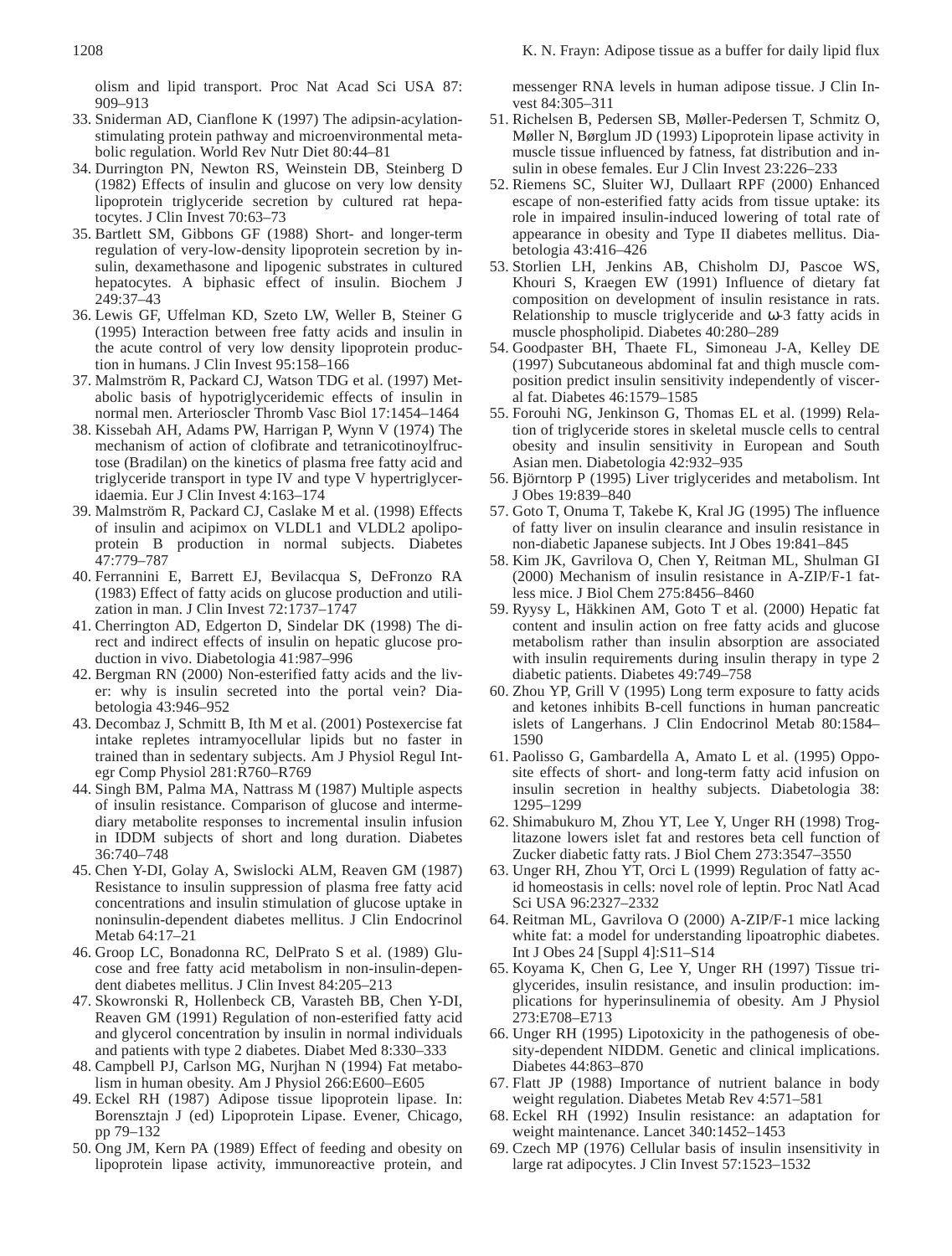- 70. Olefsky JM (1977) Mechanisms of decreased insulin responsiveness of large adipocytes. Endocrinology 100: 1169–1177
- 71. Olefsky JM (1977) Insensitivity of large rat adipocytes to the antilipolytic effects of insulin. J Lipid Res 18:459–464
- 72. Karnieli E, Barzilai A, Rafaeloff R, Armoni M (1986) Distribution of glucose transporters in membrane fractions isolated from human adipose cells. Relation to cell size. J Clin Invest 78:1051–1055
- 73. Paolisso G, Tataranni PA, Foley JE, Bogardus C, Howard BV, Ravussin E (1995) A high concentration of fasting plasma non-esterified fatty acids is a risk factor for the development of NIDDM. Diabetologia 38:1213–1217
- 74. Weyer C, Foley JE, Bogardus C, Tataranni PA, Pratley RE (2000) Enlarged subcutaneous abdominal adipocyte size, but not obesity itself, predicts Type II diabetes independent of insulin resistance. Diabetologia 43:1498–1506
- 75. Okuno A, Tamemoto H, Tobe K et al. (1998) Troglitazone increases the number of small adipocytes without the change of white adipose tissue mass in obese Zucker rats. J Clin Invest 101:1354–1361
- 76. Hallakou S, Doare L, Foufelle F et al. (1997) Pioglitazone induces in vivo adipocyte differentiation in the obese Zucker fa/fa rat. Diabetes 46:1393–1399
- 77. Danforth E Jr (2000) Failure of adipocyte differentiation causes type II diabetes mellitus? Nat Genet 26:13
- 78. Östman J, Arner P, Engfeldt P, Kager L (1979) Regional differences in the control of lipolysis in human adipose tissue. Metabolism 28:1198–1205
- 79. Engfeldt P, Arner P (1988) Lipolysis in human adipocytes, effects of cell size, age and of regional differences. Horm Metab Res [Suppl 19]:26–29
- 80. Richelsen B, Pedersen SB, Møller-Pedersen T, Bak JF (1991) Regional differences in triglyceride breakdown in human adipose tissue: effects of catecholamines, insulin, and prostaglandin  $E_2$ . Metabolism 40:990–996
- 81. Frayn KN (2000) Visceral fat and insulin resistance causative or correlative? Br J Nutr 83 [Suppl 1]:S71–S77
- 82. Mårin P, Rebuffé-Scrive M, Björntorp P (1990) Uptake of triglyceride fatty acids in adipose tissue in vivo in man. Eur J Clin Invest 20:158–165
- 83. Després JP, Nadeau A, Tremblay A et al. (1989) Role of deep abdominal fat in the association between regional adipose tissue distribution and glucose tolerance in obese women. Diabetes 38:304–309
- 84. Marcus MA, Murphy L, Pi-Sunyer FX, Albu JB (1999) Insulin sensitivity and serum triglyceride level in obese white and black women: relationship to visceral and truncal subcutaneous fat. Metabolism 48:194–199
- 85. Guo Z, Hensrud DD, Johnson CM, Jensen MD (1999) Regional postprandial fatty acid metabolism in different obesity phenotypes. Diabetes 48:1586–1592
- 86. Fujiwara T, Yoshioka S, Yoshioka T, Ushiyama I, Horikoshi H (1988) Characterization of new oral antidiabetic agent CS-045. Diabetes 37:1549–1558
- 87. Fonseca V, Rosenstock J, Patwardhan R, Salzman A (2000) Effect of metformin and rosiglitazone combination therapy in patients with type 2 diabetes mellitus: a randomized controlled trial. J Am Med Assoc 283:1695–1702
- 88. Oakes ND, Camilleri S, Furler SM, Chisholm DJ, Kraegen EW (1997) The insulin sensitizer, BRL 49653, reduces systemic fatty acid supply and utilization and tissue lipid availability in the rat. Metabolism 46:935–942
- 89. Ide T, Nakazawa T, Mochizuki T, Murakami K (2000) Tissue-specific actions of antidiabetic thiazolidinediones on the reduced fatty acid oxidation in skeletal muscle and liver of Zucker diabetic fatty rats. Metabolism 49:521–525
- 90. Sadur CN, Yost TJ, Eckel RH (1984) Insulin responsiveness of adipose tissue lipoprotein lipase is delayed but preserved in obesity. J Clin Endocrinol Metab 59:1176–1182
- 91. Summers LKM, Samra JS, Humphreys SM, Morris RJ, Frayn KN (1996) Subcutaneous abdominal adipose tissue blood flow: variation within and between subjects and relationship to obesity. Clin Sci (Colch) 91:679–683
- 92. Frayn KN, Fielding BA, Samra JS, Summers LKM (1997) Extracellular metabolic regulation in adipose tissue. In: Kinney JM, Tucker HN (eds) Physiology, stress, and malnutritition. Lippincott-Raven, Philadelphia, pp 303–323
- 93. Samra JS, Simpson EJ, Clark ML et al. (1996) Effects of epinephrine infusion on adipose tissue: interactions between blood flow and lipid metabolism. Am J Physiol 271:E834–E839
- 94. Björntorp P (1994) Fatty acids, hyperinsulinemia, and insulin resistance: which comes first? Curr Opin Lipidol 5: 166–174
- 95. Reaven GM (1995) Pathophysiology of insulin resistance in human disease. Physiol Rev 75:473–486
- 96. Ginsberg HN (2000) Insulin resistance and cardiovascular disease. J Clin Invest 106:453–458
- 97. Spiegelman BM, Flier JS (1996) Adipogenesis and obesity: rounding out the big picture. Cell 87:377–389
- 98. Mohamed-Ali V, Pinkney JH, Coppack SW (1998) Adipose tissue as an endocrine and paracrine organ. Int J Obes 22:1145–1158
- 99. Frühbeck G, Gomez-Ambrosi J, Muruzabal FJ, Burrell MA (2001) The adipocyte: a model for integration of endocrine and metabolic signaling in energy metabolism regulation. Am J Physiol Endocrinol Metab 280:E827– E847
- 100. Chen G, Koyama K, Yuan X et al. (1996) Disappearance of body fat in normal rats induced by adenovirus-mediated leptin gene therapy. Proc Natl Acad Sci USA 93: 14795–14799
- 101. Shimabukuro M, Koyama K, Chen G et al. (1997) Direct antidiabetic effect of leptin through triglyceride depletion of tissues. Proc Natl Acad Sci USA 94:4637–4641
- 102. Oral EA, Simha V, Ruiz E et al. (2002) Leptin-replacement therapy for lipodystrophy. N Engl J Med 346: 570–578
- 103. Steppan CM, Bailey ST, Bhat S et al. (2001) The hormone resistin links obesity to diabetes. Nature 409:307–312
- 104. Savage DB, Sewter CP, Klenk ES et al. (2001) Resistin Fizz3 expression in relation to obesity and peroxisome proliferator-activated receptor-gamma action in humans. Diabetes 50:2199–2202
- 105. Way JM, Gorgun CZ, Tong Q et al. (2001) Adipose tissue resistin expression is severely suppressed in obesity and stimulated by peroxisome proliferator-activated receptor gamma agonists. J Biol Chem 276:25651–25653
- 106. Scherer PE, Williams S, Fogliano M, Baldini G, Lodish HF (1995) A novel serum protein similar to C1q, produced exclusively in adipocytes. J Biol Chem 270: 26746–26749
- 107. Hu E, Liang P, Spiegelman BM (1996) AdipoQ is a novel adipose-specific gene dysregulated in obesity. J Biol Chem 271:10697–10703
- 108. Maeda K, Okubo K, Shimomura I, Funahashi T, Matsuzawa Y, Matsubara K (1996) cDNA cloning and expression of a novel adipose specific collagen-like factor, apM1 (AdiPose Most abundant Gene transcript 1). Biochem Biophys Res Commun 221:286–289
- 109. Arita Y, Kihara S, Ouchi N et al. (1999) Paradoxical decrease of an adipose-specific protein, adiponectin, in obesity. Biochem Biophys Res Commun 257:79–83